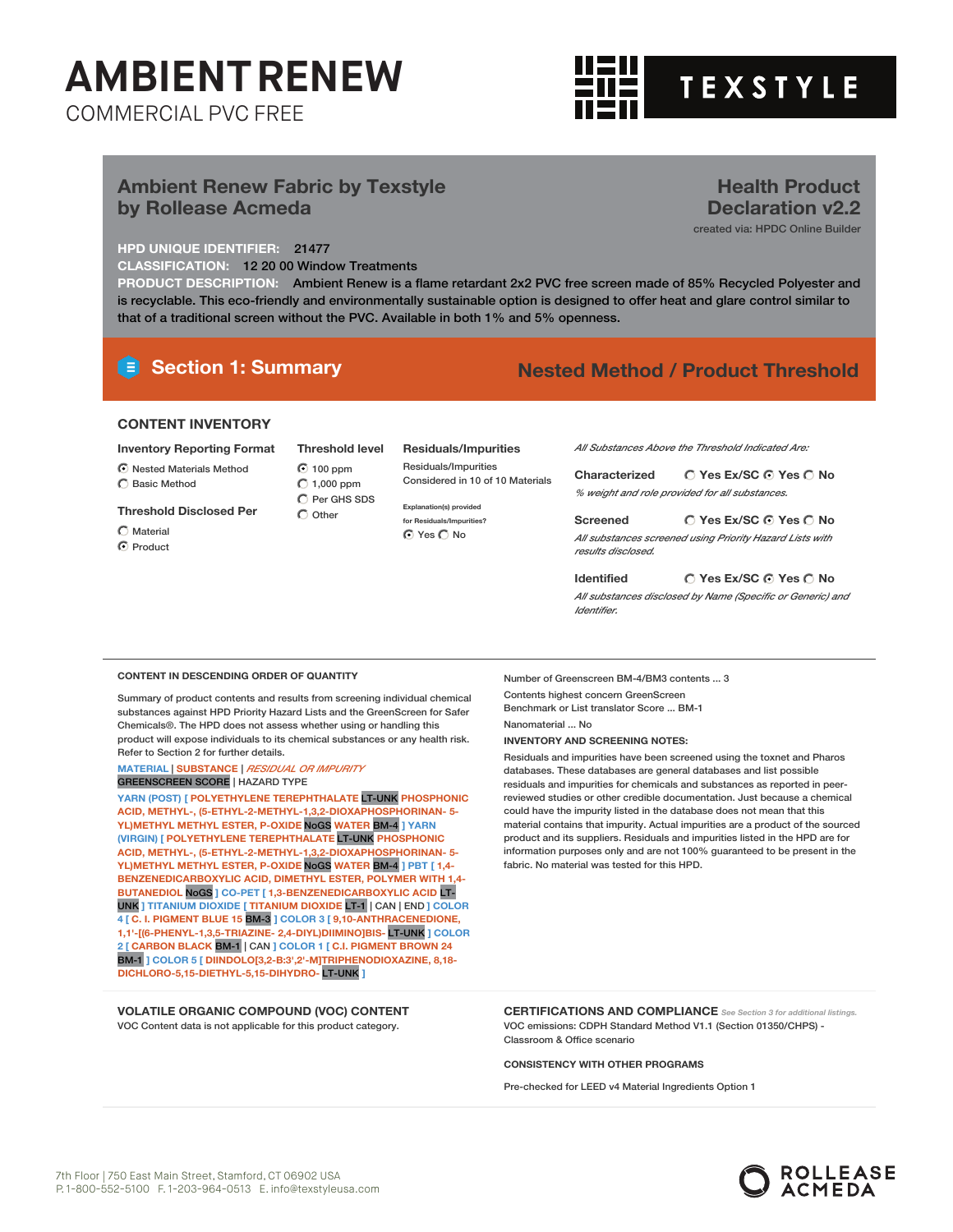COMMERCIAL PVC FREE



No

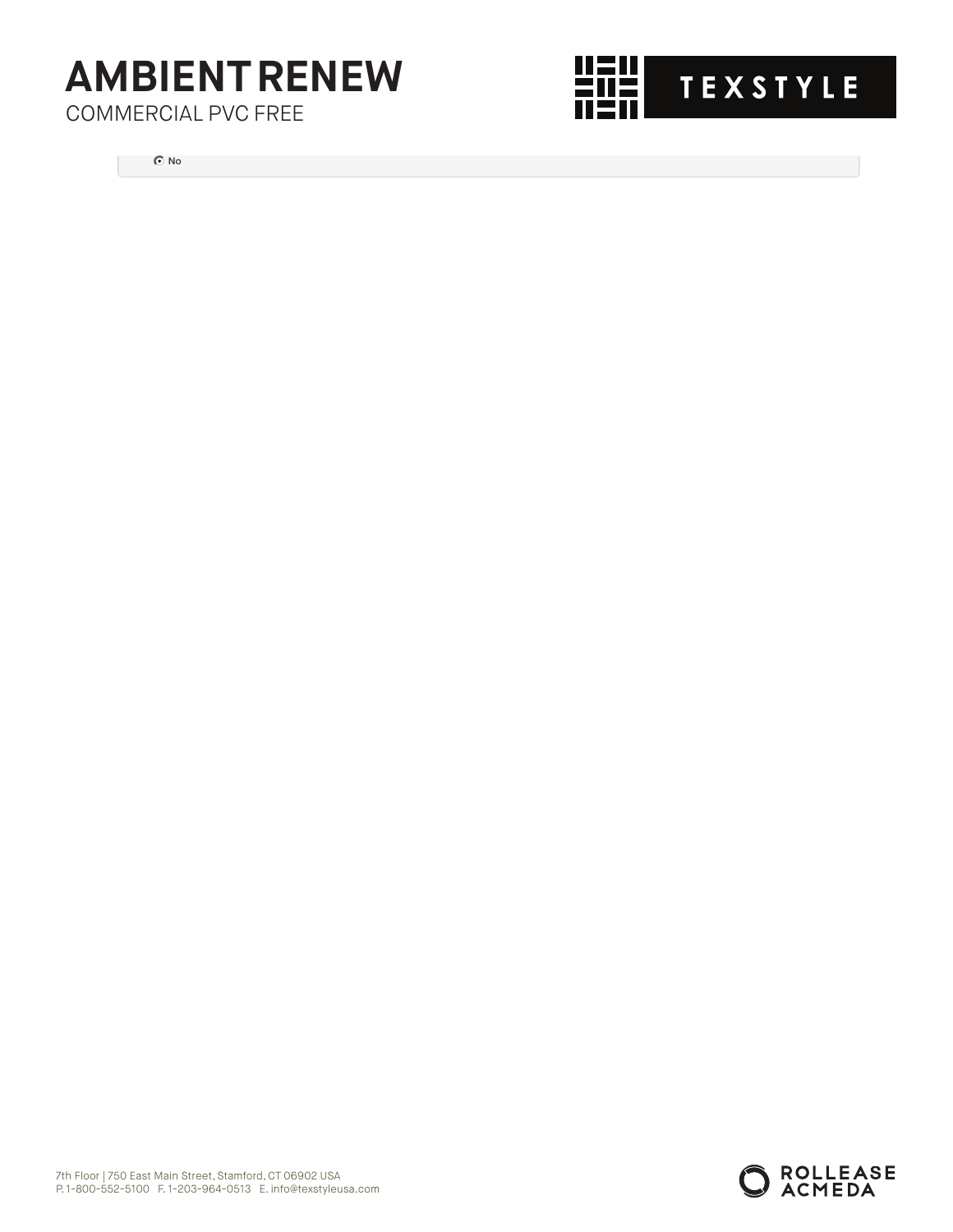COMMERCIAL PVC FREE



### **Section 2: Content in Descending Order of Quantity**

This section lists contents in a product based on specific threshold(s) and reports detailed health information including hazards. This *HPD uses the inventory method indicated above, which is one of three possible methods:*

- *Basic Inventory method with Product-level threshold.*
- *Nested Material Inventory method with Product-level threshold*
- *Nested Material Inventory method with individual Material-level thresholds*

Definitions and requirements for the three inventory methods and requirements for each data field can be found in the HPD Open *Standard version 2.2, available on the HPDC website at: www.hpd-collaborative.org/hpd-2-2-standard*

| <b>YARN (POST)</b>         | $\%: 79.0300 - 80.6100$                                                                                                   |                                   |
|----------------------------|---------------------------------------------------------------------------------------------------------------------------|-----------------------------------|
| PRODUCT THRESHOLD: 100 ppm | RESIDUALS AND IMPURITIES CONSIDERED: Yes                                                                                  | MATERIAL TYPE: Polymeric Material |
|                            | RESIDUALS AND IMPURITIES NOTES: This is made from post-consumer recycled content so the impurities associated with virgin |                                   |

material are not associated with this material. See PET virgin material row for more information on impurities associated with that CAS RN. Residuals and impurities have been screened using the toxnet and Pharos databases. These databases are general databases and list possible residuals and impurities for chemicals and substances as reported in peer-reviewed studies or other credible documentation. Just because a chemical could have the impurity listed in the database does not mean that this material contains that impurity. Actual impurities are a product of the sourced product and its suppliers. Residuals and impurities listed in the HPD are for information purposes only and are not 100% guaranteed to be present in the fabric. No material was tested for this HPD.

OTHER MATERIAL NOTES:

| POLYETHYLENE TEREPHTHALATE           |                                                                                                                                                                                                                                                                                                                                                                                                                                                                                                                                                                                                                                                                                                                                                                                                                                                                         |         |                                   |             | ID: 25038-59-9                     |
|--------------------------------------|-------------------------------------------------------------------------------------------------------------------------------------------------------------------------------------------------------------------------------------------------------------------------------------------------------------------------------------------------------------------------------------------------------------------------------------------------------------------------------------------------------------------------------------------------------------------------------------------------------------------------------------------------------------------------------------------------------------------------------------------------------------------------------------------------------------------------------------------------------------------------|---------|-----------------------------------|-------------|------------------------------------|
|                                      | HAZARD SCREENING METHOD: Pharos Chemical and Materials Library                                                                                                                                                                                                                                                                                                                                                                                                                                                                                                                                                                                                                                                                                                                                                                                                          |         | HAZARD SCREENING DATE: 2020-08-19 |             |                                    |
| $\%: 97.0000$                        | GS: LT-UNK                                                                                                                                                                                                                                                                                                                                                                                                                                                                                                                                                                                                                                                                                                                                                                                                                                                              | RC: UNK | NANO: No                          |             | SUBSTANCE ROLE: Polymer species    |
| <b>HAZARD TYPE</b>                   | AGENCY AND LIST TITLES                                                                                                                                                                                                                                                                                                                                                                                                                                                                                                                                                                                                                                                                                                                                                                                                                                                  |         | WARNINGS                          |             |                                    |
|                                      | Hazard Screening not performed                                                                                                                                                                                                                                                                                                                                                                                                                                                                                                                                                                                                                                                                                                                                                                                                                                          |         |                                   |             |                                    |
| No material was tested for this HPD. | SUBSTANCE NOTES: This is recycled content so the impurities associated with virgin material are not associated with this material. See PET<br>virgin material row for more information on impurities associated with that CAS RN.<br>Residuals and impurities have been screened using the toxnet and Pharos databases. These databases are general databases and list<br>possible residuals and impurities for chemicals and substances as reported in peer-reviewed studies or other credible documentation.<br>Just because a chemical could have the impurity listed in the database does not mean that this material contains that impurity. Actual<br>impurities are a product of the sourced product and its suppliers.<br>Residuals and impurities listed in the HPD are for information purposes only and are not 100% quaranteed to be present in the fabric. |         |                                   |             |                                    |
|                                      | PHOSPHONIC ACID, METHYL-, (5-ETHYL-2-METHYL-1,3,2-<br>DIOXAPHOSPHORINAN- 5-YL)METHYL METHYL ESTER, P-OXIDE                                                                                                                                                                                                                                                                                                                                                                                                                                                                                                                                                                                                                                                                                                                                                              |         |                                   |             | ID: 41203-81-0                     |
|                                      | HAZARD SCREENING METHOD: Pharos Chemical and Materials Library                                                                                                                                                                                                                                                                                                                                                                                                                                                                                                                                                                                                                                                                                                                                                                                                          |         |                                   |             | HAZARD SCREENING DATE: 2020-08-19  |
| %: $3.0368 - 3.7216$                 | GS: NoGS                                                                                                                                                                                                                                                                                                                                                                                                                                                                                                                                                                                                                                                                                                                                                                                                                                                                |         | RC:<br><b>UNK</b>                 | NANO:<br>No | SUBSTANCE ROLE: Flame<br>retardant |

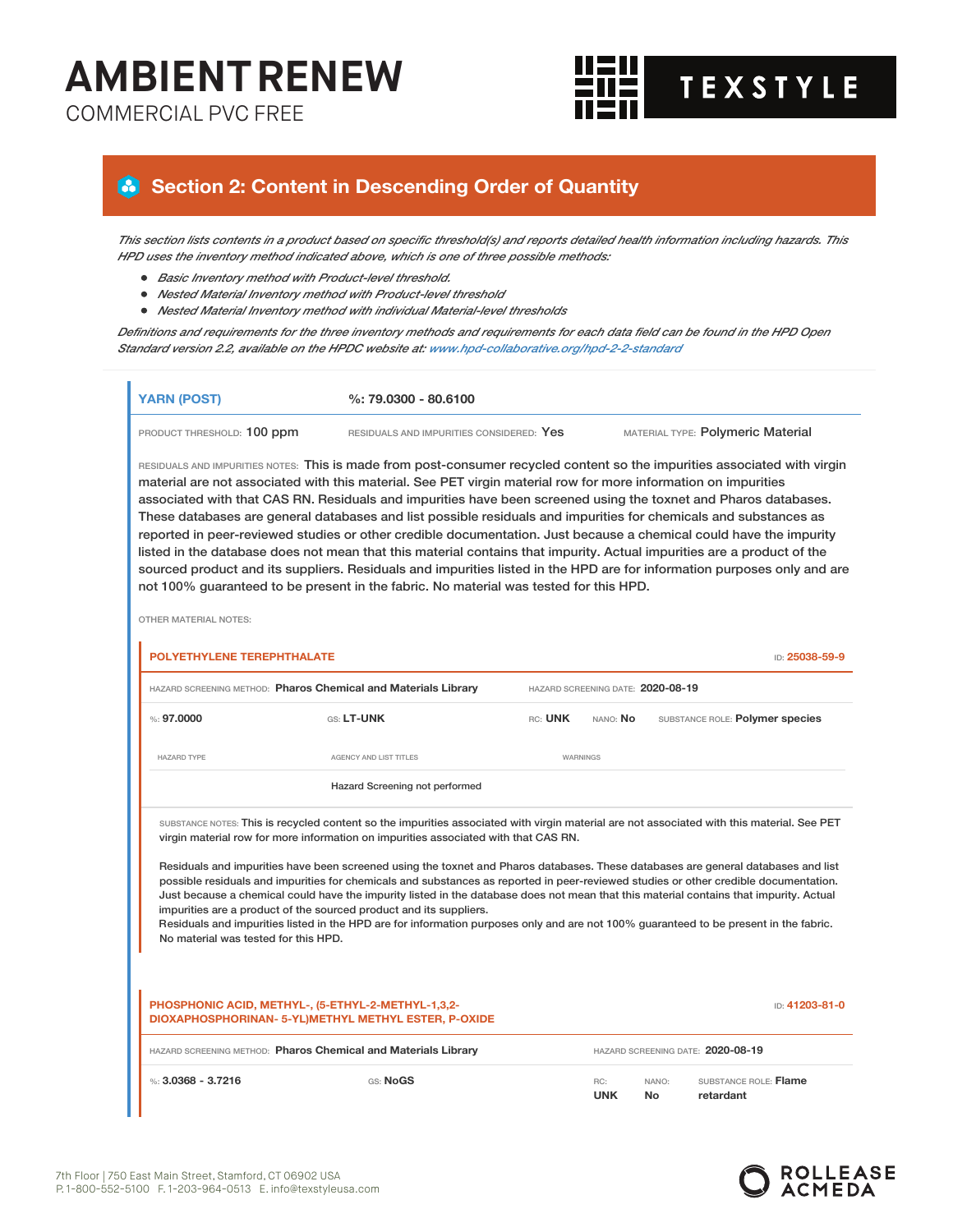

| <b>HAZARD TYPE</b>                                                                                      | AGENCY AND LIST TITLES                                                                                                                                                                                                                                                                                                                                                                                                                                                                                                                                                                                                                                                                                                                                                                                                                                                                                           | WARNINGS                          |          |                                   |               |
|---------------------------------------------------------------------------------------------------------|------------------------------------------------------------------------------------------------------------------------------------------------------------------------------------------------------------------------------------------------------------------------------------------------------------------------------------------------------------------------------------------------------------------------------------------------------------------------------------------------------------------------------------------------------------------------------------------------------------------------------------------------------------------------------------------------------------------------------------------------------------------------------------------------------------------------------------------------------------------------------------------------------------------|-----------------------------------|----------|-----------------------------------|---------------|
|                                                                                                         | Hazard Screening not performed                                                                                                                                                                                                                                                                                                                                                                                                                                                                                                                                                                                                                                                                                                                                                                                                                                                                                   |                                   |          |                                   |               |
| deemed significant for the purpose of this HPD.<br>No material was tested for this HPD.<br><b>WATER</b> | SUBSTANCE NOTES: Information on this material was obtained from their ECHA registration documents. The manufacturer would not<br>disclose more information than was lists. All ingredients were listed to the reported threshold on this HPD therefore the information was<br>Residuals and impurities have been screened using the toxnet and Pharos databases. These databases are general databases and list<br>possible residuals and impurities for chemicals and substances as reported in peer-reviewed studies or other credible documentation.<br>Just because a chemical could have the impurity listed in the database does not mean that this material contains that impurity. Actual<br>impurities are a product of the sourced product and its suppliers.<br>Residuals and impurities listed in the HPD are for information purposes only and are not 100% guaranteed to be present in the fabric. |                                   |          |                                   | ID: 7732-18-5 |
| <b>HAZARD SCREENING METHOD: Pharos Chemical and Materials Library</b>                                   |                                                                                                                                                                                                                                                                                                                                                                                                                                                                                                                                                                                                                                                                                                                                                                                                                                                                                                                  | HAZARD SCREENING DATE: 2020-08-19 |          |                                   |               |
| %: 0.7592 - 3.7216                                                                                      | GS: <b>BM-4</b>                                                                                                                                                                                                                                                                                                                                                                                                                                                                                                                                                                                                                                                                                                                                                                                                                                                                                                  | RC: UNK                           | NANO: No | SUBSTANCE ROLE: Solvent           |               |
| <b>HAZARD TYPE</b>                                                                                      | AGENCY AND LIST TITLES                                                                                                                                                                                                                                                                                                                                                                                                                                                                                                                                                                                                                                                                                                                                                                                                                                                                                           | WARNINGS                          |          |                                   |               |
|                                                                                                         | Hazard Screening not performed                                                                                                                                                                                                                                                                                                                                                                                                                                                                                                                                                                                                                                                                                                                                                                                                                                                                                   |                                   |          |                                   |               |
| No material was tested for this HPD.                                                                    | SUBSTANCE NOTES: Residuals and impurities have been screened using the toxnet and Pharos databases. These databases are general<br>databases and list possible residuals and impurities for chemicals and substances as reported in peer-reviewed studies or other<br>credible documentation. Just because a chemical could have the impurity listed in the database does not mean that this material<br>contains that impurity. Actual impurities are a product of the sourced product and its suppliers.<br>Residuals and impurities listed in the HPD are for information purposes only and are not 100% guaranteed to be present in the fabric.                                                                                                                                                                                                                                                              |                                   |          |                                   |               |
| <b>YARN (VIRGIN)</b>                                                                                    | %: 11.2600 - 11.7900                                                                                                                                                                                                                                                                                                                                                                                                                                                                                                                                                                                                                                                                                                                                                                                                                                                                                             |                                   |          |                                   |               |
| PRODUCT THRESHOLD: 100 ppm                                                                              | RESIDUALS AND IMPURITIES CONSIDERED: Yes                                                                                                                                                                                                                                                                                                                                                                                                                                                                                                                                                                                                                                                                                                                                                                                                                                                                         |                                   |          | MATERIAL TYPE: Polymeric Material |               |
|                                                                                                         |                                                                                                                                                                                                                                                                                                                                                                                                                                                                                                                                                                                                                                                                                                                                                                                                                                                                                                                  |                                   |          |                                   |               |

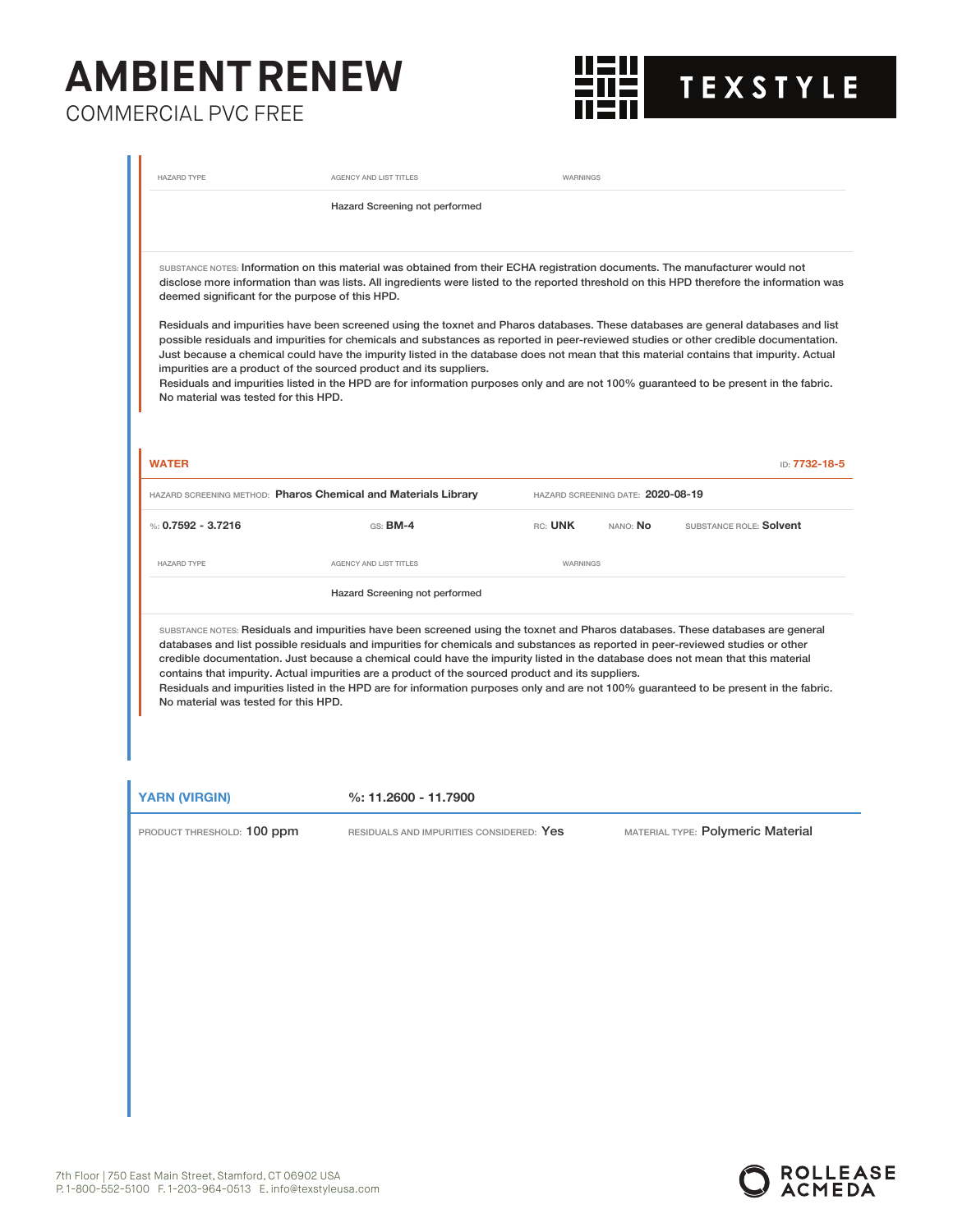

RESIDUALS AND IMPURITIES NOTES: Residuals and impurities were screened using the Pharos database. The database says the following about impurities: 1. "The prepolymer can also be formed by transesterification (B) of dimethyl terephthalate with ethylene glycol, forming methanol as a by-product (Scheirs and Long, 2003). Oxides of e.g. zinc or manganese are commonly added to catalyse the first reaction, and antimony (III) oxide is most commonly used to catalyse the second step reaction (Ravve, 2000; Stevens, 1999)." (Lithner 2011) "Residual molecular antimony (Sb) catalyst materials can migrate into food or water and be a potential contaminant from PET packaging materials. Sb was established as catalyst of choice because it has some favourable properties, e.g. it gives bright, shiny polymers. There are two other main catalysts for PET: germanium oxide and titanium compounds (Thiele 2001)." "Antimony trioxide is the preferred polycondensation catalyst for the production of PET." This is listed as a material percentage of .03% which transles to .003% in this inventory, below the threshold. 2. "Oxides of e.g. zinc or manganese are commonly added to catalyse the first reaction, and antimony (III) oxide is most commonly used to catalyse the second step reaction (Ravve, 2000; Stevens, 1999)." (Lithner 2011) This has an unknown threshold. 3. NOTES In the DMT process, "Vapor from the top of the methanol column is sent to a cold water (or refrigerated) condenser, where the condensate returns to the methanol column, and noncondensables are purged with nitrogen before being emitted to the atmosphere." http://www.epa.gov/ttn/chief/ap42/ch06/final/c06s06-2.pdf. This has an unknown threshold. 4.NOTES "The prepolymer can also be formed by transesterification (B) of dimethyl terephthalate with ethylene glycol, forming methanol as a by-

product (Scheirs and Long, 2003). Oxides of e.g. zinc or manganese are commonly added to catalyse the first reaction, and antimony (III) oxide is most commonly used to catalyse the second step reaction (Ravve, 2000; Stevens, 1999)." (Lithner 2011). This also has an unknown threshold.

OTHER MATERIAL NOTES:

| <b>POLYETHYLENE TEREPHTHALATE</b>         |                                                                                                                                                                                                                                                                                                                                                                                                                                                                                                                                                                                                                                                                                                                                                                                                                                                                                                                                                                                                                                                                                                                                                                                                                                                                                                                                                                                                                                                                                                                                                                                                                                                                                                                                                                                                                                                                                                                                                                                                                                                                                                                                                                                                                |         |                                   |                                   | ID: 25038-59-9                  |
|-------------------------------------------|----------------------------------------------------------------------------------------------------------------------------------------------------------------------------------------------------------------------------------------------------------------------------------------------------------------------------------------------------------------------------------------------------------------------------------------------------------------------------------------------------------------------------------------------------------------------------------------------------------------------------------------------------------------------------------------------------------------------------------------------------------------------------------------------------------------------------------------------------------------------------------------------------------------------------------------------------------------------------------------------------------------------------------------------------------------------------------------------------------------------------------------------------------------------------------------------------------------------------------------------------------------------------------------------------------------------------------------------------------------------------------------------------------------------------------------------------------------------------------------------------------------------------------------------------------------------------------------------------------------------------------------------------------------------------------------------------------------------------------------------------------------------------------------------------------------------------------------------------------------------------------------------------------------------------------------------------------------------------------------------------------------------------------------------------------------------------------------------------------------------------------------------------------------------------------------------------------------|---------|-----------------------------------|-----------------------------------|---------------------------------|
|                                           | HAZARD SCREENING METHOD: Pharos Chemical and Materials Library                                                                                                                                                                                                                                                                                                                                                                                                                                                                                                                                                                                                                                                                                                                                                                                                                                                                                                                                                                                                                                                                                                                                                                                                                                                                                                                                                                                                                                                                                                                                                                                                                                                                                                                                                                                                                                                                                                                                                                                                                                                                                                                                                 |         | HAZARD SCREENING DATE: 2020-08-19 |                                   |                                 |
| %: 96.9975 - 96.9982                      | GS: LT-UNK                                                                                                                                                                                                                                                                                                                                                                                                                                                                                                                                                                                                                                                                                                                                                                                                                                                                                                                                                                                                                                                                                                                                                                                                                                                                                                                                                                                                                                                                                                                                                                                                                                                                                                                                                                                                                                                                                                                                                                                                                                                                                                                                                                                                     | RC: UNK | NANO: No                          |                                   | SUBSTANCE ROLE: Polymer species |
| <b>HAZARD TYPE</b>                        | AGENCY AND LIST TITLES                                                                                                                                                                                                                                                                                                                                                                                                                                                                                                                                                                                                                                                                                                                                                                                                                                                                                                                                                                                                                                                                                                                                                                                                                                                                                                                                                                                                                                                                                                                                                                                                                                                                                                                                                                                                                                                                                                                                                                                                                                                                                                                                                                                         |         | WARNINGS                          |                                   |                                 |
|                                           | Hazard Screening not performed                                                                                                                                                                                                                                                                                                                                                                                                                                                                                                                                                                                                                                                                                                                                                                                                                                                                                                                                                                                                                                                                                                                                                                                                                                                                                                                                                                                                                                                                                                                                                                                                                                                                                                                                                                                                                                                                                                                                                                                                                                                                                                                                                                                 |         |                                   |                                   |                                 |
| 2011). This also has an unknown threshold | SUBSTANCE NOTES: Residuals and impurities were screened using the Pharos database. The database says the following about impurities:<br>1. "The prepolymer can also be formed by transesterification (B) of dimethyl terephthalate with ethylene glycol, forming methanol as a<br>by-product (Scheirs and Long, 2003). Oxides of e.g. zinc or manganese are commonly added to catalyse the first reaction, and<br>antimony (III) oxide is most commonly used to catalyse the second step reaction (Ravve, 2000; Stevens, 1999)." (Lithner 2011) "Residual<br>molecular antimony (Sb) catalyst materials can migrate into food or water and be a potential contaminant from PET packaging<br>materials. Sb was established as catalyst of choice because it has some favourable properties, e.g. it gives bright, shiny polymers.<br>There are two other main catalysts for PET: germanium oxide and titanium compounds (Thiele 2001)." "Antimony trioxide is the<br>003%. preferred polycondensation catalyst for the production of PET." This is listed as a material percentage of .03% which transles to .003%<br>in this inventory, below the threshold. 2. "Oxides of e.g. zinc or manganese are commonly added to catalyse the first reaction, and<br>antimony (III) oxide is most commonly used to catalyse the second step reaction (Ravve, 2000; Stevens, 1999)." (Lithner 2011) This has<br>an unknown threshold. 3. NOTES In the DMT process, "Vapor from the top of the methanol column is sent to a cold water (or<br>refrigerated) condenser, where the condensate returns to the methanol column, and noncondensables are purged with nitrogen before<br>being emitted to the atmosphere." http://www.epa.gov/ttn/chief/ap42/ch06/final/c06s06-2.pdf. This has an unknown threshold.<br>4. NOTES "The prepolymer can also be formed by transesterification (B) of dimethyl terephthalate with ethylene glycol, forming<br>methanol as a by-product (Scheirs and Long, 2003). Oxides of e.g. zinc or manganese are commonly added to catalyse the first<br>reaction, and antimony (III) oxide is most commonly used to catalyse the second step reaction (Ravve, 2000; Stevens, 1999)." (Lithner |         |                                   |                                   |                                 |
|                                           | PHOSPHONIC ACID, METHYL-, (5-ETHYL-2-METHYL-1,3,2-<br>DIOXAPHOSPHORINAN- 5-YL)METHYL METHYL ESTER, P-OXIDE                                                                                                                                                                                                                                                                                                                                                                                                                                                                                                                                                                                                                                                                                                                                                                                                                                                                                                                                                                                                                                                                                                                                                                                                                                                                                                                                                                                                                                                                                                                                                                                                                                                                                                                                                                                                                                                                                                                                                                                                                                                                                                     |         |                                   |                                   | ID: 41203-81-0                  |
|                                           | HAZARD SCREENING METHOD: Pharos Chemical and Materials Library                                                                                                                                                                                                                                                                                                                                                                                                                                                                                                                                                                                                                                                                                                                                                                                                                                                                                                                                                                                                                                                                                                                                                                                                                                                                                                                                                                                                                                                                                                                                                                                                                                                                                                                                                                                                                                                                                                                                                                                                                                                                                                                                                 |         |                                   | HAZARD SCREENING DATE: 2020-08-19 |                                 |
| %: $2.3979 - 3.0025$                      | GS: NoGS                                                                                                                                                                                                                                                                                                                                                                                                                                                                                                                                                                                                                                                                                                                                                                                                                                                                                                                                                                                                                                                                                                                                                                                                                                                                                                                                                                                                                                                                                                                                                                                                                                                                                                                                                                                                                                                                                                                                                                                                                                                                                                                                                                                                       |         | RC:                               | NANO:                             | SUBSTANCE ROLE: Flame           |

**UNK**

**No**

**retardant**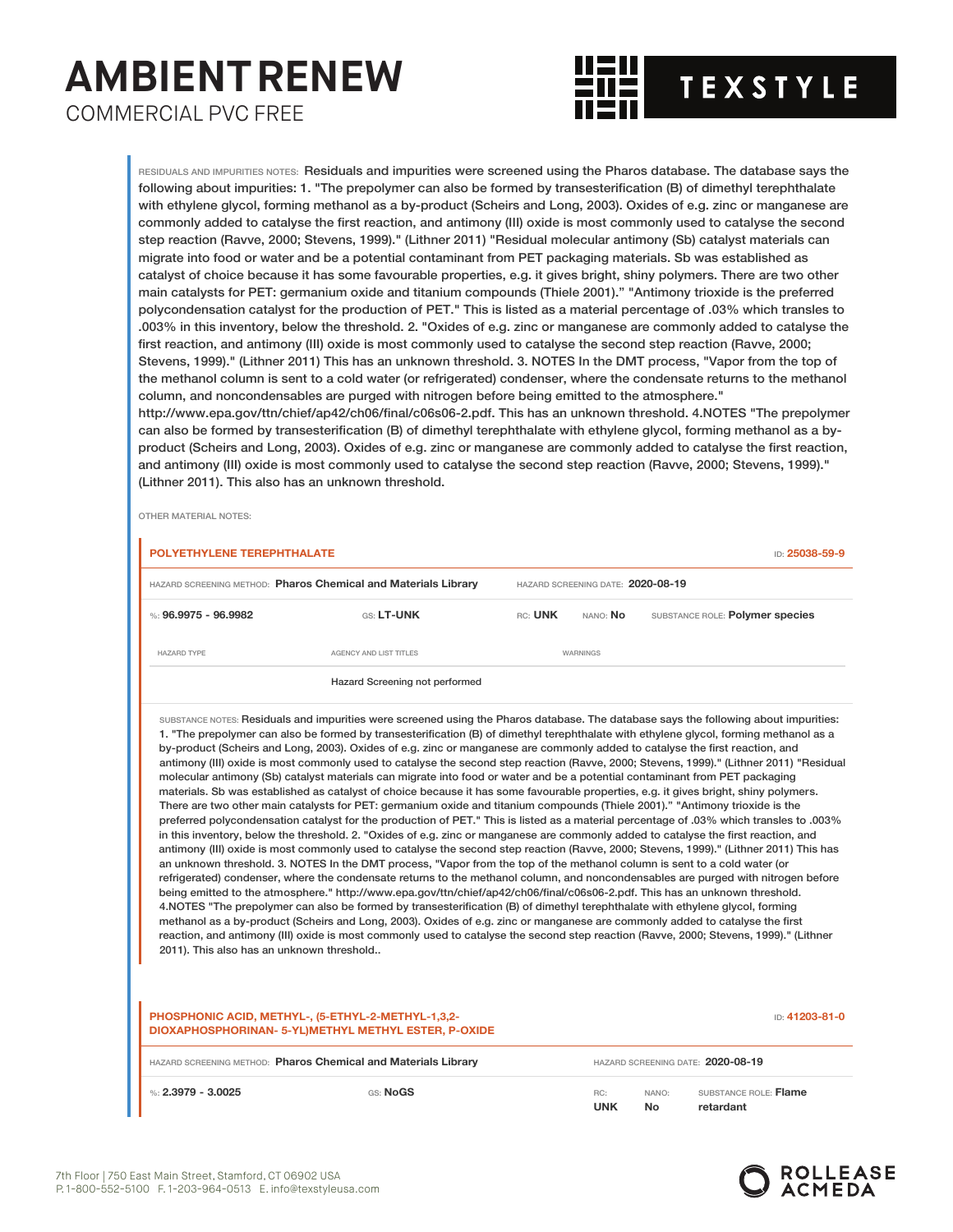

| <b>HAZARD TYPE</b><br>deemed significant for the purpose of this HPD.                   | AGENCY AND LIST TITLES<br>Hazard Screening not performed<br>SUBSTANCE NOTES: Information on this material was obtained from their ECHA registration documents. The manufacturer would not<br>disclose more information than was lists. All ingredients were listed to the reported threshold on this HPD therefore the information was<br>Residuals and impurities have been screened using the toxnet and Pharos databases. These databases are general databases and list                                                                                                                                                                                                                                                                                                                                                                                                                                      | WARNINGS |                                   |                                   |
|-----------------------------------------------------------------------------------------|------------------------------------------------------------------------------------------------------------------------------------------------------------------------------------------------------------------------------------------------------------------------------------------------------------------------------------------------------------------------------------------------------------------------------------------------------------------------------------------------------------------------------------------------------------------------------------------------------------------------------------------------------------------------------------------------------------------------------------------------------------------------------------------------------------------------------------------------------------------------------------------------------------------|----------|-----------------------------------|-----------------------------------|
|                                                                                         |                                                                                                                                                                                                                                                                                                                                                                                                                                                                                                                                                                                                                                                                                                                                                                                                                                                                                                                  |          |                                   |                                   |
|                                                                                         |                                                                                                                                                                                                                                                                                                                                                                                                                                                                                                                                                                                                                                                                                                                                                                                                                                                                                                                  |          |                                   |                                   |
| No material was tested for this HPD.                                                    | possible residuals and impurities for chemicals and substances as reported in peer-reviewed studies or other credible documentation.<br>Just because a chemical could have the impurity listed in the database does not mean that this material contains that impurity. Actual<br>impurities are a product of the sourced product and its suppliers.<br>Residuals and impurities listed in the HPD are for information purposes only and are not 100% guaranteed to be present in the fabric.                                                                                                                                                                                                                                                                                                                                                                                                                    |          |                                   |                                   |
| <b>WATER</b>                                                                            |                                                                                                                                                                                                                                                                                                                                                                                                                                                                                                                                                                                                                                                                                                                                                                                                                                                                                                                  |          |                                   | ID: 7732-18-5                     |
|                                                                                         | HAZARD SCREENING METHOD: Pharos Chemical and Materials Library                                                                                                                                                                                                                                                                                                                                                                                                                                                                                                                                                                                                                                                                                                                                                                                                                                                   |          | HAZARD SCREENING DATE: 2020-08-19 |                                   |
| %: $0.6039 - 3.0025$                                                                    | GS: <b>BM-4</b>                                                                                                                                                                                                                                                                                                                                                                                                                                                                                                                                                                                                                                                                                                                                                                                                                                                                                                  | RC: UNK  | NANO: No                          | SUBSTANCE ROLE: Solvent           |
| <b>HAZARD TYPE</b>                                                                      | AGENCY AND LIST TITLES                                                                                                                                                                                                                                                                                                                                                                                                                                                                                                                                                                                                                                                                                                                                                                                                                                                                                           | WARNINGS |                                   |                                   |
|                                                                                         | Hazard Screening not performed                                                                                                                                                                                                                                                                                                                                                                                                                                                                                                                                                                                                                                                                                                                                                                                                                                                                                   |          |                                   |                                   |
| deemed significant for the purpose of this HPD.<br>No material was tested for this HPD. | SUBSTANCE NOTES: Information on this material was obtained from their ECHA registration documents. The manufacturer would not<br>disclose more information than was lists. All ingredients were listed to the reported threshold on this HPD therefore the information was<br>Residuals and impurities have been screened using the toxnet and Pharos databases. These databases are general databases and list<br>possible residuals and impurities for chemicals and substances as reported in peer-reviewed studies or other credible documentation.<br>Just because a chemical could have the impurity listed in the database does not mean that this material contains that impurity. Actual<br>impurities are a product of the sourced product and its suppliers.<br>Residuals and impurities listed in the HPD are for information purposes only and are not 100% guaranteed to be present in the fabric. |          |                                   |                                   |
| <b>PBT</b>                                                                              | $\%: 5.5200 - 6.9100$                                                                                                                                                                                                                                                                                                                                                                                                                                                                                                                                                                                                                                                                                                                                                                                                                                                                                            |          |                                   |                                   |
| PRODUCT THRESHOLD: 100 ppm                                                              | RESIDUALS AND IMPURITIES CONSIDERED: Yes                                                                                                                                                                                                                                                                                                                                                                                                                                                                                                                                                                                                                                                                                                                                                                                                                                                                         |          |                                   | MATERIAL TYPE: Polymeric Material |
| OTHER MATERIAL NOTES:                                                                   | RESIDUALS AND IMPURITIES NOTES: None noted. Residuals and impurities have been screened using the toxnet and Pharos<br>databases. These databases are general databases and list possible residuals and impurities for chemicals and<br>substances as reported in peer-reviewed studies or other credible documentation. Just because a chemical could have<br>the impurity listed in the database does not mean that this material contains that impurity. Actual impurities are a<br>product of the sourced product and its suppliers. Residuals and impurities listed in the HPD are for information<br>purposes only and are not 100% guaranteed to be present in the fabric. No material was tested for this HPD.                                                                                                                                                                                           |          |                                   |                                   |

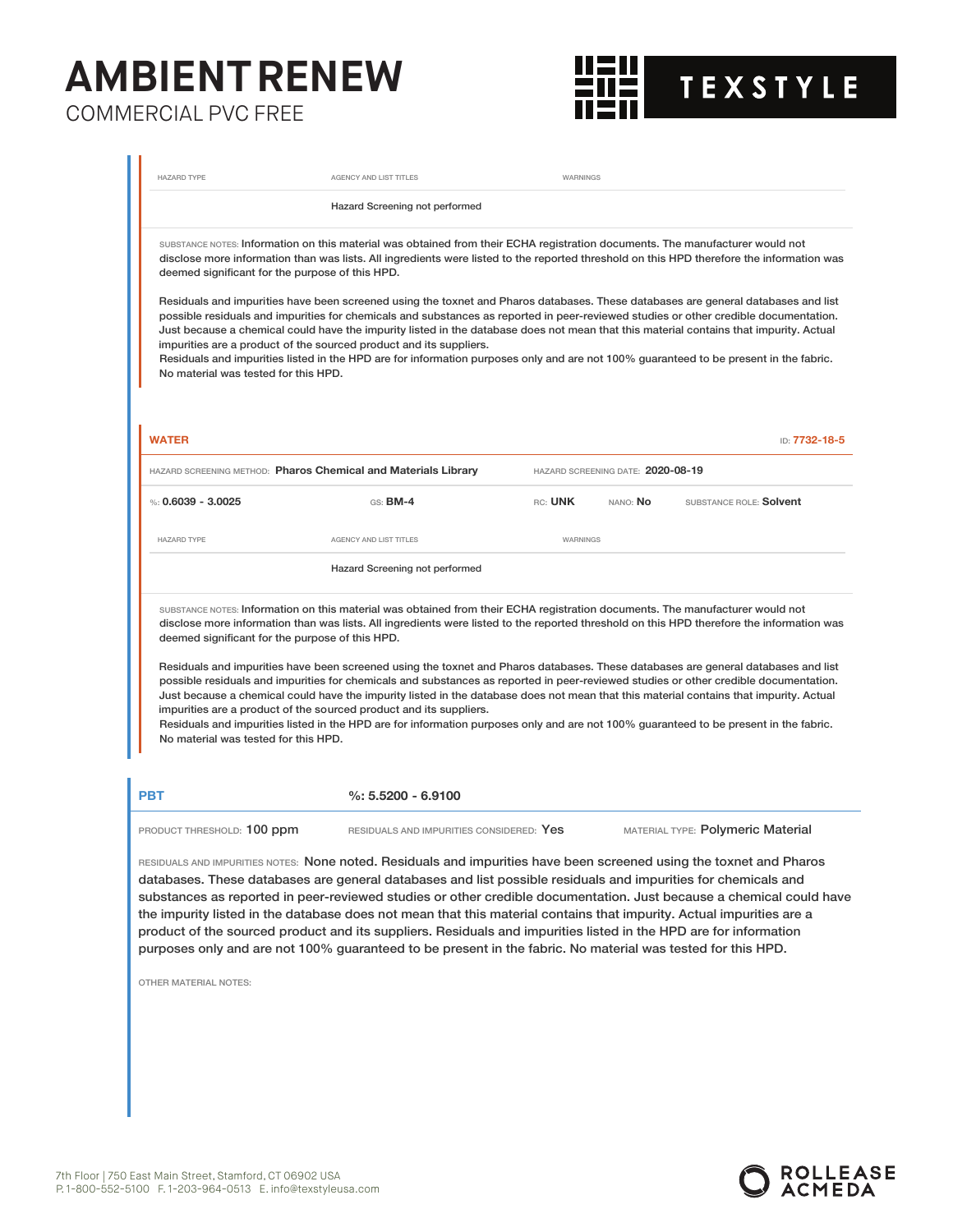鼺 **TEXSTYLE** 

|                                             | HAZARD SCREENING METHOD: Pharos Chemical and Materials Library                                                                                                                                                                                                                                                                                                                                                                                                                                                                                                                                                                                                                                                                                                                                                   |                                   | HAZARD SCREENING DATE: 2020-08-19 |                                   |              |
|---------------------------------------------|------------------------------------------------------------------------------------------------------------------------------------------------------------------------------------------------------------------------------------------------------------------------------------------------------------------------------------------------------------------------------------------------------------------------------------------------------------------------------------------------------------------------------------------------------------------------------------------------------------------------------------------------------------------------------------------------------------------------------------------------------------------------------------------------------------------|-----------------------------------|-----------------------------------|-----------------------------------|--------------|
| %: 100.0000 - 100.0000                      | GS: NoGS                                                                                                                                                                                                                                                                                                                                                                                                                                                                                                                                                                                                                                                                                                                                                                                                         | rc: <b>UNK</b>                    | NANO: No                          | SUBSTANCE ROLE: Polymer species   |              |
| <b>HAZARD TYPE</b>                          | AGENCY AND LIST TITLES                                                                                                                                                                                                                                                                                                                                                                                                                                                                                                                                                                                                                                                                                                                                                                                           | <b>WARNINGS</b>                   |                                   |                                   |              |
|                                             | Hazard Screening not performed                                                                                                                                                                                                                                                                                                                                                                                                                                                                                                                                                                                                                                                                                                                                                                                   |                                   |                                   |                                   |              |
| No material was tested for this HPD.        | SUBSTANCE NOTES: Residuals and impurities have been screened using the toxnet and Pharos databases. These databases are general<br>databases and list possible residuals and impurities for chemicals and substances as reported in peer-reviewed studies or other<br>credible documentation. Just because a chemical could have the impurity listed in the database does not mean that this material<br>contains that impurity. Actual impurities are a product of the sourced product and its suppliers.<br>Residuals and impurities listed in the HPD are for information purposes only and are not 100% guaranteed to be present in the fabric.                                                                                                                                                              |                                   |                                   |                                   |              |
| <b>CO-PET</b><br>PRODUCT THRESHOLD: 100 ppm | %: 1.2200 - 1.2200<br>RESIDUALS AND IMPURITIES CONSIDERED: Yes                                                                                                                                                                                                                                                                                                                                                                                                                                                                                                                                                                                                                                                                                                                                                   |                                   |                                   | MATERIAL TYPE: Polymeric Material |              |
| <b>OTHER MATERIAL NOTES:</b>                | RESIDUALS AND IMPURITIES NOTES: Impurities can include reaction intermediates or by-products that are below the threshold of<br>.01% Residuals and impurities have been screened using the toxnet and Pharos databases. These databases are<br>general databases and list possible residuals and impurities for chemicals and substances as reported in peer-<br>reviewed studies or other credible documentation. Just because a chemical could have the impurity listed in the<br>database does not mean that this material contains that impurity. Actual impurities are a product of the sourced<br>product and its suppliers. Residuals and impurities listed in the HPD are for information purposes only and are not<br>100% guaranteed to be present in the fabric. No material was tested for this HPD. |                                   |                                   |                                   |              |
|                                             |                                                                                                                                                                                                                                                                                                                                                                                                                                                                                                                                                                                                                                                                                                                                                                                                                  |                                   |                                   |                                   |              |
| 1,3-BENZENEDICARBOXYLIC ACID                | HAZARD SCREENING METHOD: Pharos Chemical and Materials Library                                                                                                                                                                                                                                                                                                                                                                                                                                                                                                                                                                                                                                                                                                                                                   | HAZARD SCREENING DATE: 2020-08-19 |                                   |                                   | ID: 121-91-5 |
| %: 100.0000 - 100.0000                      | GS: LT-UNK                                                                                                                                                                                                                                                                                                                                                                                                                                                                                                                                                                                                                                                                                                                                                                                                       | RC: UNK                           | nano: <b>No</b>                   | SUBSTANCE ROLE: Plasticizer       |              |
| <b>HAZARD TYPE</b>                          | AGENCY AND LIST TITLES                                                                                                                                                                                                                                                                                                                                                                                                                                                                                                                                                                                                                                                                                                                                                                                           | WARNINGS                          |                                   |                                   |              |
|                                             | Hazard Screening not performed                                                                                                                                                                                                                                                                                                                                                                                                                                                                                                                                                                                                                                                                                                                                                                                   |                                   |                                   |                                   |              |
|                                             |                                                                                                                                                                                                                                                                                                                                                                                                                                                                                                                                                                                                                                                                                                                                                                                                                  |                                   |                                   |                                   |              |

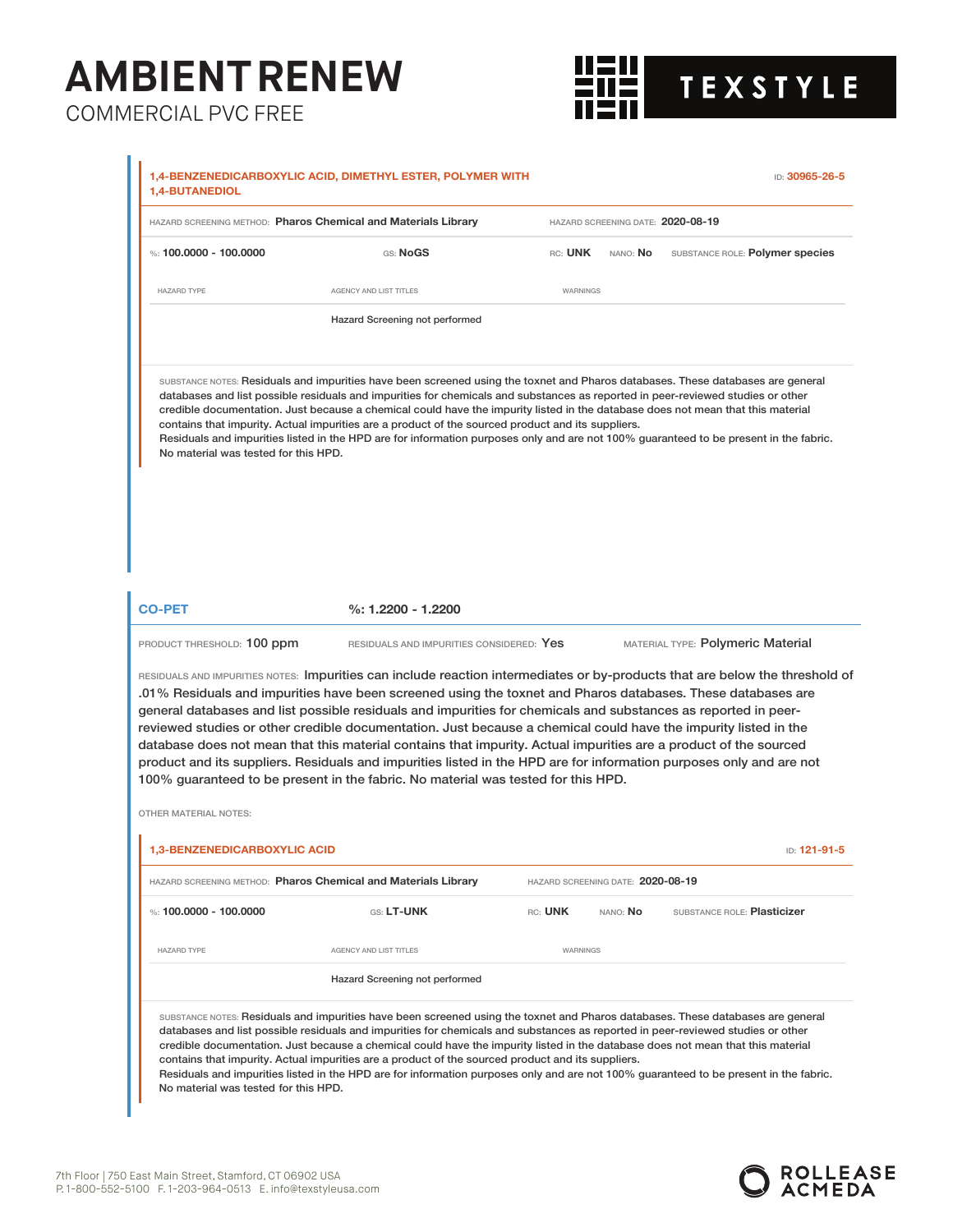

### **TITANIUM DIOXIDE %: 0.2700 - 1.5100**

PRODUCT THRESHOLD: 100 ppm RESIDUALS AND IMPURITIES CONSIDERED: Yes MATERIAL TYPE: Geologically Derived Material

RESIDUALS AND IMPURITIES NOTES: Titanium dioxide is largely purified in the manufacturing process. Residuals and impurities have been screened using the toxnet and Pharos databases. These databases are general databases and list possible residuals and impurities for chemicals and substances as reported in peer-reviewed studies or other credible documentation. Just because a chemical could have the impurity listed in the database does not mean that this material contains that impurity. Actual impurities are a product of the sourced product and its suppliers. Residuals and impurities listed in the HPD are for information purposes only and are not 100% guaranteed to be present in the fabric. No material was tested for this HPD.

OTHER MATERIAL NOTES:

| <b>TITANIUM DIOXIDE</b>                                               |                                                                                                                                                                                                                                                                                                                                                                                                                                                                                                                                                                                                                                                     |                 |                                   | <b>ID: 13463-67-7</b>   |
|-----------------------------------------------------------------------|-----------------------------------------------------------------------------------------------------------------------------------------------------------------------------------------------------------------------------------------------------------------------------------------------------------------------------------------------------------------------------------------------------------------------------------------------------------------------------------------------------------------------------------------------------------------------------------------------------------------------------------------------------|-----------------|-----------------------------------|-------------------------|
| <b>HAZARD SCREENING METHOD: Pharos Chemical and Materials Library</b> |                                                                                                                                                                                                                                                                                                                                                                                                                                                                                                                                                                                                                                                     |                 | HAZARD SCREENING DATE: 2020-08-19 |                         |
| $\%$ 100,0000 - 100,0000                                              | $GS: LT-1$                                                                                                                                                                                                                                                                                                                                                                                                                                                                                                                                                                                                                                          | RC: UNK         | nano: <b>No</b>                   | SUBSTANCE ROLE: Pigment |
| <b>HAZARD TYPE</b>                                                    | AGENCY AND LIST TITLES                                                                                                                                                                                                                                                                                                                                                                                                                                                                                                                                                                                                                              | <b>WARNINGS</b> |                                   |                         |
|                                                                       | Hazard Screening not performed                                                                                                                                                                                                                                                                                                                                                                                                                                                                                                                                                                                                                      |                 |                                   |                         |
| No material was tested for this HPD.                                  | SUBSTANCE NOTES: Residuals and impurities have been screened using the toxnet and Pharos databases. These databases are general<br>databases and list possible residuals and impurities for chemicals and substances as reported in peer-reviewed studies or other<br>credible documentation. Just because a chemical could have the impurity listed in the database does not mean that this material<br>contains that impurity. Actual impurities are a product of the sourced product and its suppliers.<br>Residuals and impurities listed in the HPD are for information purposes only and are not 100% quaranteed to be present in the fabric. |                 |                                   |                         |

**COLOR 4 %: 0.0500 - 0.3300**

PRODUCT THRESHOLD: 100 ppm RESIDUALS AND IMPURITIES CONSIDERED: Yes MATERIAL TYPE: Polymeric Material

RESIDUALS AND IMPURITIES NOTES: None noted. Residuals and impurities have been screened using the toxnet and Pharos databases. These databases are general databases and list possible residuals and impurities for chemicals and substances as reported in peer-reviewed studies or other credible documentation. Just because a chemical could have the impurity listed in the database does not mean that this material contains that impurity. Actual impurities are a product of the sourced product and its suppliers. Residuals and impurities listed in the HPD are for information purposes only and are not 100% guaranteed to be present in the fabric. No material was tested for this HPD.

OTHER MATERIAL NOTES:

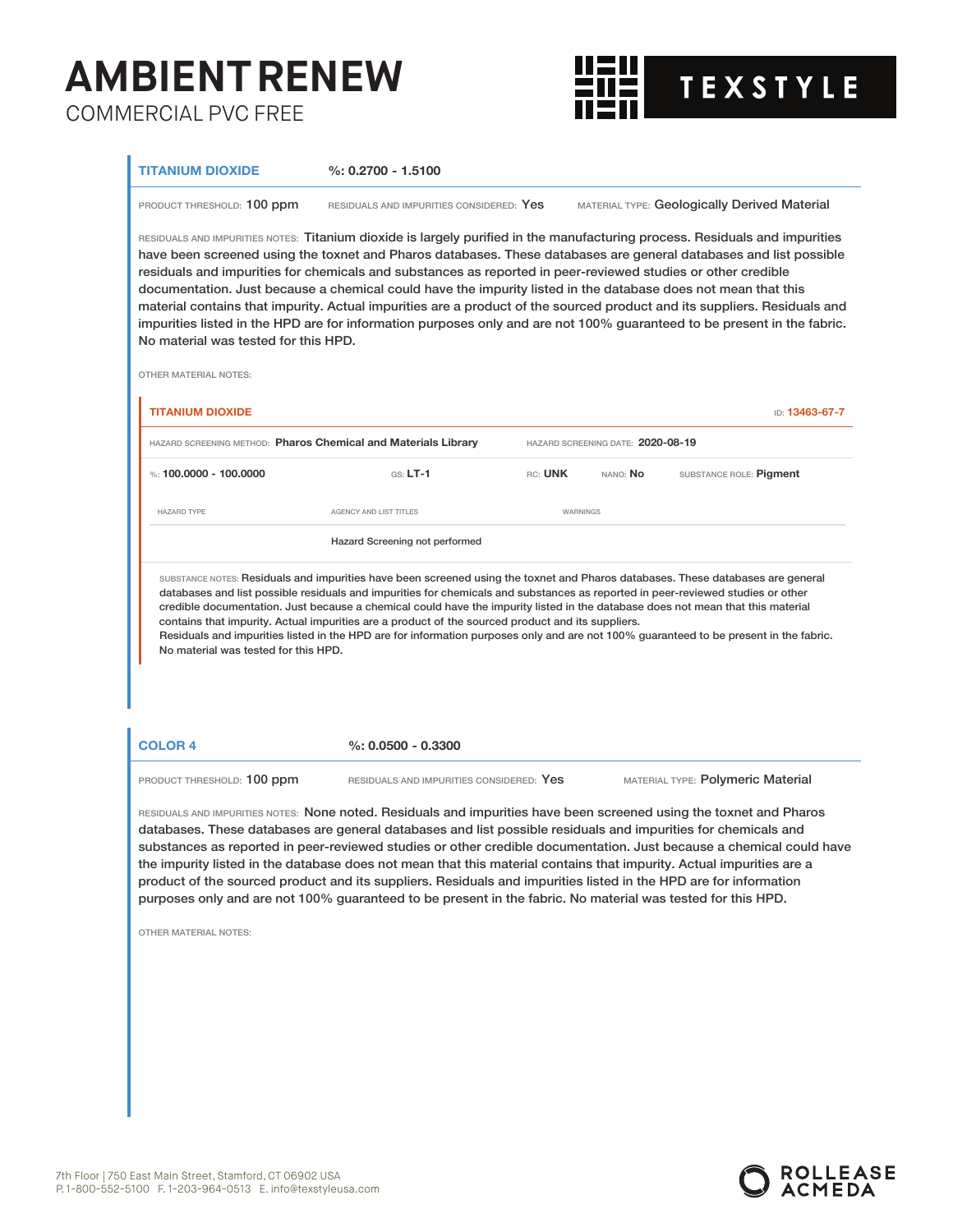鼺 **TEXSTYLE** 

|                                              | HAZARD SCREENING METHOD: Pharos Chemical and Materials Library                                                                                                                                                                                                                                                                                                                                                                                                                                                                                                                                                                                      |          | HAZARD SCREENING DATE: 2020-08-19 |                                   |
|----------------------------------------------|-----------------------------------------------------------------------------------------------------------------------------------------------------------------------------------------------------------------------------------------------------------------------------------------------------------------------------------------------------------------------------------------------------------------------------------------------------------------------------------------------------------------------------------------------------------------------------------------------------------------------------------------------------|----------|-----------------------------------|-----------------------------------|
| %: 100,0000 - 100,0000                       | GS: BM-3                                                                                                                                                                                                                                                                                                                                                                                                                                                                                                                                                                                                                                            | RC: UNK  | NANO: No                          | SUBSTANCE ROLE: Pigment           |
| <b>HAZARD TYPE</b>                           | AGENCY AND LIST TITLES                                                                                                                                                                                                                                                                                                                                                                                                                                                                                                                                                                                                                              | WARNINGS |                                   |                                   |
|                                              | Hazard Screening not performed                                                                                                                                                                                                                                                                                                                                                                                                                                                                                                                                                                                                                      |          |                                   |                                   |
| No material was tested for this HPD.         | SUBSTANCE NOTES: Residuals and impurities have been screened using the toxnet and Pharos databases. These databases are general<br>databases and list possible residuals and impurities for chemicals and substances as reported in peer-reviewed studies or other<br>credible documentation. Just because a chemical could have the impurity listed in the database does not mean that this material<br>contains that impurity. Actual impurities are a product of the sourced product and its suppliers.<br>Residuals and impurities listed in the HPD are for information purposes only and are not 100% guaranteed to be present in the fabric. |          |                                   |                                   |
| <b>COLOR 3</b><br>PRODUCT THRESHOLD: 100 ppm | $%: 0.0500 - 0.2200$<br>RESIDUALS AND IMPURITIES CONSIDERED: Yes                                                                                                                                                                                                                                                                                                                                                                                                                                                                                                                                                                                    |          |                                   | MATERIAL TYPE: Polymeric Material |
|                                              | RESIDUALS AND IMPURITIES NOTES: None noted. Residuals and impurities have been screened using the toxnet and Pharos<br>databases. These databases are general databases and list possible residuals and impurities for chemicals and                                                                                                                                                                                                                                                                                                                                                                                                                |          |                                   |                                   |
| <b>OTHER MATERIAL NOTES:</b>                 | substances as reported in peer-reviewed studies or other credible documentation. Just because a chemical could have<br>the impurity listed in the database does not mean that this material contains that impurity. Actual impurities are a<br>product of the sourced product and its suppliers. Residuals and impurities listed in the HPD are for information<br>purposes only and are not 100% guaranteed to be present in the fabric. No material was tested for this HPD.                                                                                                                                                                      |          |                                   |                                   |
| <b>DIYL)DIIMINO]BIS-</b>                     | 9,10-ANTHRACENEDIONE, 1,1'-[(6-PHENYL-1,3,5-TRIAZINE-2,4-                                                                                                                                                                                                                                                                                                                                                                                                                                                                                                                                                                                           |          |                                   | ID: 4118-16-5                     |
|                                              | <b>HAZARD SCREENING METHOD: Pharos Chemical and Materials Library</b>                                                                                                                                                                                                                                                                                                                                                                                                                                                                                                                                                                               |          |                                   | HAZARD SCREENING DATE: 2020-08-19 |
| %: 100.0000 - 100.0000                       | GS: LT-UNK                                                                                                                                                                                                                                                                                                                                                                                                                                                                                                                                                                                                                                          | RC: UNK  | NANO: No                          | SUBSTANCE ROLE: Pigment           |
| <b>HAZARD TYPE</b>                           | AGENCY AND LIST TITLES                                                                                                                                                                                                                                                                                                                                                                                                                                                                                                                                                                                                                              | WARNINGS |                                   |                                   |
|                                              | Hazard Screening not performed                                                                                                                                                                                                                                                                                                                                                                                                                                                                                                                                                                                                                      |          |                                   |                                   |



à,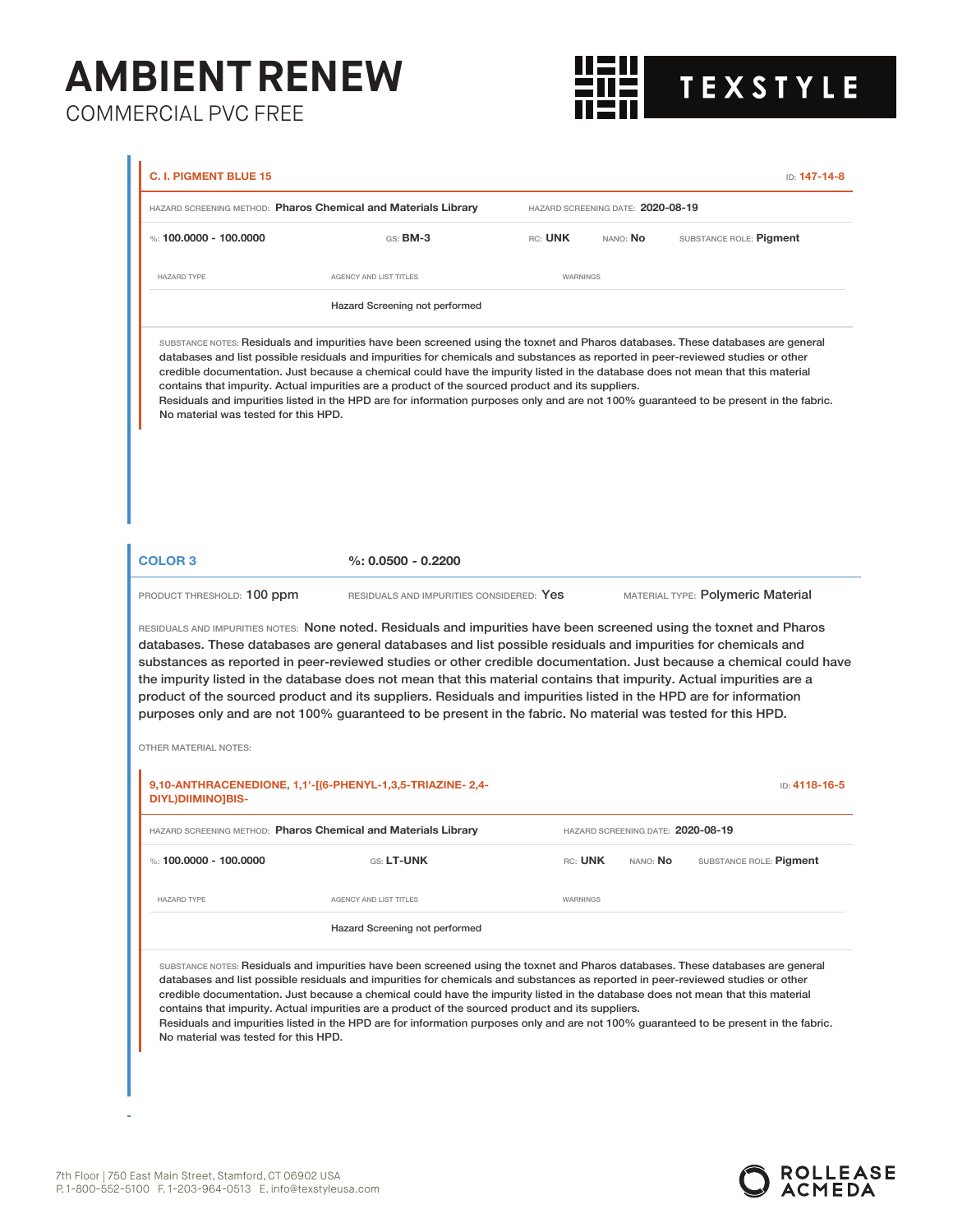

| be present in the material.<br>OTHER MATERIAL NOTES: |                                                                                                                                                                                                                                                                                                                                                                                                                                                                                                                                                                                                                                                                                                                        |         |                                   |                                   |                |
|------------------------------------------------------|------------------------------------------------------------------------------------------------------------------------------------------------------------------------------------------------------------------------------------------------------------------------------------------------------------------------------------------------------------------------------------------------------------------------------------------------------------------------------------------------------------------------------------------------------------------------------------------------------------------------------------------------------------------------------------------------------------------------|---------|-----------------------------------|-----------------------------------|----------------|
| <b>CARBON BLACK</b>                                  |                                                                                                                                                                                                                                                                                                                                                                                                                                                                                                                                                                                                                                                                                                                        |         |                                   |                                   | ID: 1333-86-4  |
|                                                      | HAZARD SCREENING METHOD: Pharos Chemical and Materials Library                                                                                                                                                                                                                                                                                                                                                                                                                                                                                                                                                                                                                                                         |         | HAZARD SCREENING DATE: 2020-08-19 |                                   |                |
| %: 100,0000 - 100,0000                               | $GS:$ BM-1                                                                                                                                                                                                                                                                                                                                                                                                                                                                                                                                                                                                                                                                                                             | RC: UNK | NANO: Unknown                     | SUBSTANCE ROLE: Pigment           |                |
| <b>HAZARD TYPE</b>                                   | <b>AGENCY AND LIST TITLES</b>                                                                                                                                                                                                                                                                                                                                                                                                                                                                                                                                                                                                                                                                                          |         | <b>WARNINGS</b>                   |                                   |                |
|                                                      | Hazard Screening not performed                                                                                                                                                                                                                                                                                                                                                                                                                                                                                                                                                                                                                                                                                         |         |                                   |                                   |                |
| No material was tested for this HPD.                 | contains that impurity. Actual impurities are a product of the sourced product and its suppliers.<br>Residuals and impurities listed in the HPD are for information purposes only and are not 100% quaranteed to be present in the fabric.                                                                                                                                                                                                                                                                                                                                                                                                                                                                             |         |                                   |                                   |                |
|                                                      |                                                                                                                                                                                                                                                                                                                                                                                                                                                                                                                                                                                                                                                                                                                        |         |                                   |                                   |                |
| <b>COLOR 1</b>                                       | $\%$ : 0.0000 - 0.5200                                                                                                                                                                                                                                                                                                                                                                                                                                                                                                                                                                                                                                                                                                 |         |                                   |                                   |                |
| PRODUCT THRESHOLD: 100 ppm                           | RESIDUALS AND IMPURITIES CONSIDERED: Yes                                                                                                                                                                                                                                                                                                                                                                                                                                                                                                                                                                                                                                                                               |         |                                   | MATERIAL TYPE: Polymeric Material |                |
| <b>OTHER MATERIAL NOTES:</b>                         | RESIDUALS AND IMPURITIES NOTES: None noted. Residuals and impurities have been screened using the toxnet and Pharos<br>databases. These databases are general databases and list possible residuals and impurities for chemicals and<br>substances as reported in peer-reviewed studies or other credible documentation. Just because a chemical could have<br>the impurity listed in the database does not mean that this material contains that impurity. Actual impurities are a<br>product of the sourced product and its suppliers. Residuals and impurities listed in the HPD are for information<br>purposes only and are not 100% guaranteed to be present in the fabric. No material was tested for this HPD. |         |                                   |                                   |                |
| <b>C.I. PIGMENT BROWN 24</b>                         |                                                                                                                                                                                                                                                                                                                                                                                                                                                                                                                                                                                                                                                                                                                        |         |                                   |                                   | ID: 68186-90-3 |
|                                                      | HAZARD SCREENING METHOD: Pharos Chemical and Materials Library                                                                                                                                                                                                                                                                                                                                                                                                                                                                                                                                                                                                                                                         |         | HAZARD SCREENING DATE: 2020-08-19 |                                   |                |
| %: $0.0000 - 100.0000$                               | GS: BM-1                                                                                                                                                                                                                                                                                                                                                                                                                                                                                                                                                                                                                                                                                                               | RC: UNK | nano: <b>No</b>                   | SUBSTANCE ROLE: Pigment           |                |
| <b>HAZARD TYPE</b>                                   | AGENCY AND LIST TITLES                                                                                                                                                                                                                                                                                                                                                                                                                                                                                                                                                                                                                                                                                                 |         | <b>WARNINGS</b>                   |                                   |                |

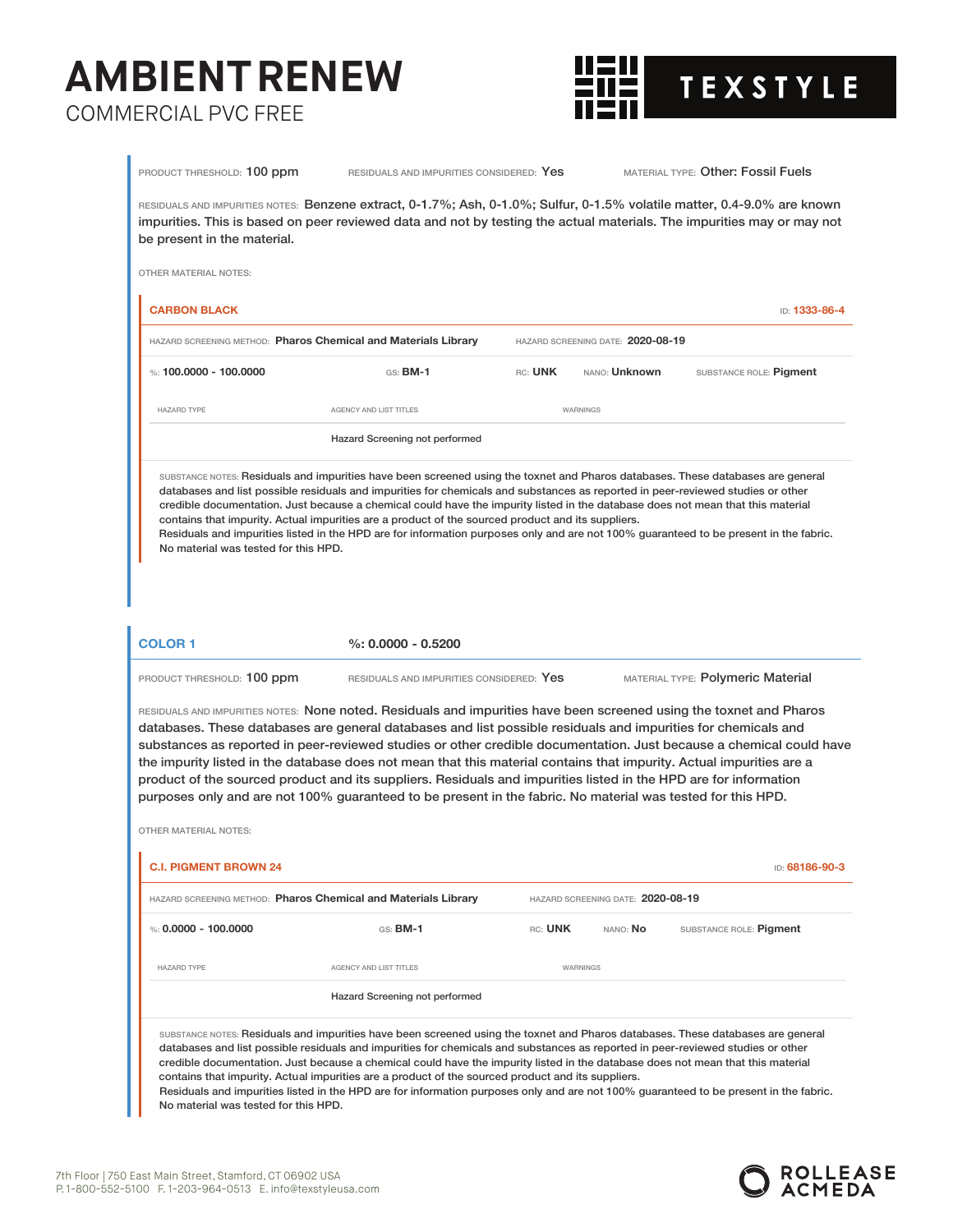

**COLOR 5 %: 0.0000 - 0.0600**

PRODUCT THRESHOLD: 100 ppm RESIDUALS AND IMPURITIES CONSIDERED: Yes MATERIAL TYPE: Polymeric Material

RESIDUALS AND IMPURITIES NOTES: None noted. Residuals and impurities have been screened using the toxnet and Pharos databases. These databases are general databases and list possible residuals and impurities for chemicals and substances as reported in peer-reviewed studies or other credible documentation. Just because a chemical could have the impurity listed in the database does not mean that this material contains that impurity. Actual impurities are a product of the sourced product and its suppliers. Residuals and impurities listed in the HPD are for information purposes only and are not 100% guaranteed to be present in the fabric. No material was tested for this HPD.

OTHER MATERIAL NOTES:

| DIINDOLO[3,2-B:3',2'-M]TRIPHENODIOXAZINE, 8,18-DICHLORO-5,15-<br>ID: 6358-30-1<br>DIETHYL-5,15-DIHYDRO- |                                                                                                                                 |                                   |                 |                         |  |
|---------------------------------------------------------------------------------------------------------|---------------------------------------------------------------------------------------------------------------------------------|-----------------------------------|-----------------|-------------------------|--|
| HAZARD SCREENING METHOD: Pharos Chemical and Materials Library                                          |                                                                                                                                 | HAZARD SCREENING DATE: 2020-08-19 |                 |                         |  |
| %: 0.0000 - 100.0000                                                                                    | GS: LT-UNK                                                                                                                      | RC: UNK                           | nano: <b>No</b> | SUBSTANCE ROLE: Pigment |  |
| <b>HAZARD TYPE</b>                                                                                      | AGENCY AND LIST TITLES                                                                                                          | <b>WARNINGS</b>                   |                 |                         |  |
|                                                                                                         | Hazard Screening not performed                                                                                                  |                                   |                 |                         |  |
|                                                                                                         | SUBSTANCE NOTES: Residuals and impurities have been screened using the toxnet and Pharos databases. These databases are general |                                   |                 |                         |  |

databases and list possible residuals and impurities for chemicals and substances as reported in peer-reviewed studies or other credible documentation. Just because a chemical could have the impurity listed in the database does not mean that this material contains that impurity. Actual impurities are a product of the sourced product and its suppliers.

Residuals and impurities listed in the HPD are for information purposes only and are not 100% guaranteed to be present in the fabric. No material was tested for this HPD.

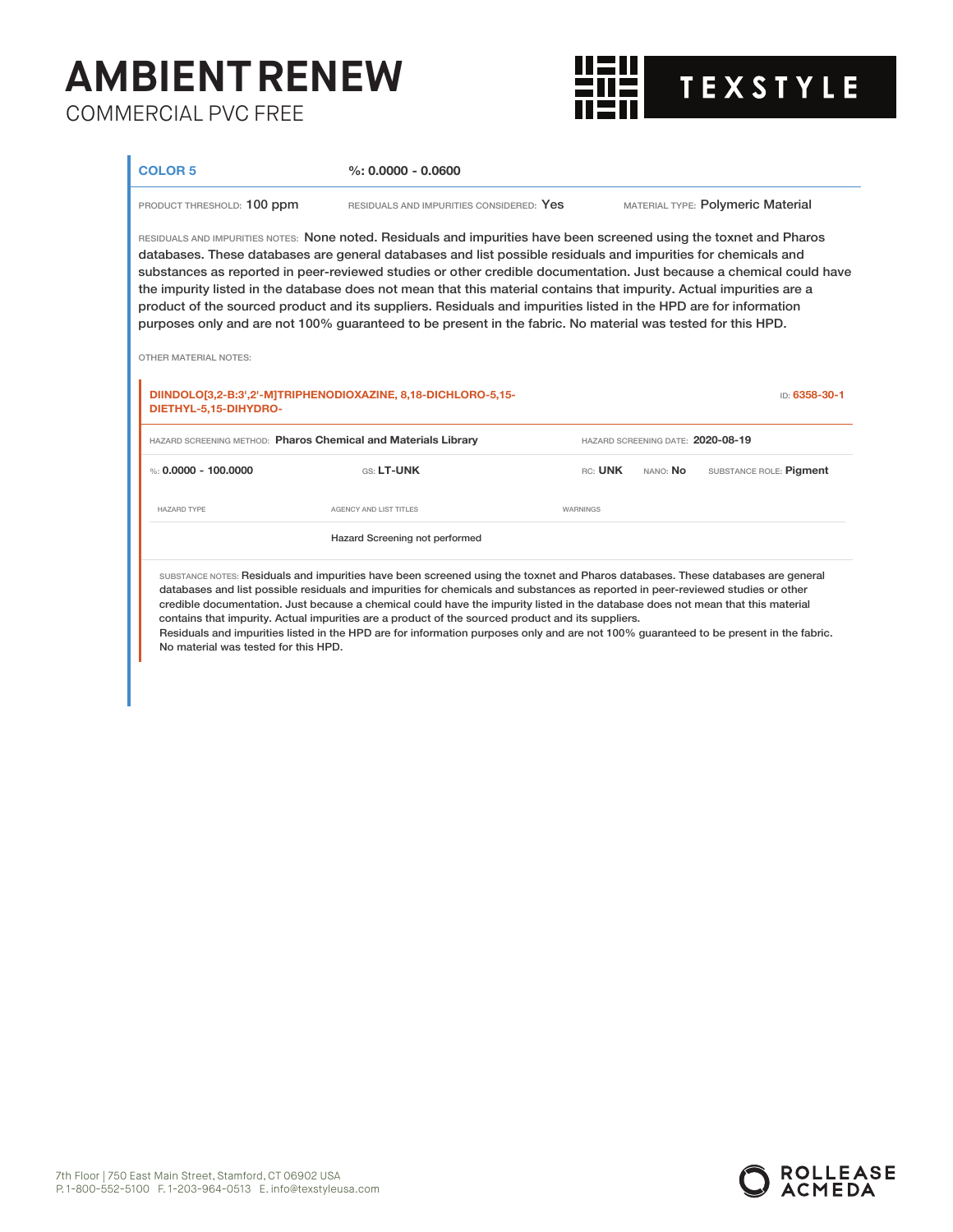**TH TEXSTYLE** 

### COMMERCIAL PVC FREE

### **Section 3: Certifications and Compliance**

This section lists applicable certification and standards compliance information for VOC emissions and VOC content. Other types of *health or environmental performance testing or certifications completed for the product may be provided.*

| <b>VOC EMISSIONS</b>                                                                                     | Office scenario            |                     | CDPH Standard Method V1.1 (Section 01350/CHPS) - Classroom & |
|----------------------------------------------------------------------------------------------------------|----------------------------|---------------------|--------------------------------------------------------------|
| CERTIFYING PARTY: Self-declared<br>APPLICABLE FACILITIES: This is not a facility based<br>certification. | ISSUE DATE: 2020-<br>08-19 | <b>EXPIRY DATE:</b> | CERTIFIER OR LAB: Berkeley<br>Analytical                     |
| <b>CERTIFICATE URL:</b>                                                                                  |                            |                     |                                                              |

CERTIFICATION AND COMPLIANCE NOTES: This material has not yet been tested and will be sent for testing in the first quarter of 2021.

### **Section 4: Accessories**

This section lists related products or materials that the manufacturer requires or recommends for installation (such as adhesives or fasteners), maintenance, cleaning, or operations. For information relating to the contents of these related products, refer to their *applicable Health Product Declarations, if available.*

### **CONTRACT SERIES TWO SHADING SYSTEM HPD URL: https://builder.hpd-**

**collaborative.org/actions/builder/record/825/download**

CONDITION WHEN RECOMMENDED OR REQUIRED AND/OR OTHER NOTES: This is the shading system.

### **Section 5: General Notes**

This material was screened to 100 ppm. All residuals and impurities were considered and noted in the HPD. Please note: Residuals and impurities were screened using the toxnet database. This database is a general database and lists possible residuals and impurities for chemicals and substances as reported in peer-reviewed studies or other credible documentation. Just because a chemical could have the impurity listed in the database does not mean that this material contains that impurity. Actual impurities are a product of the sourced product and its suppliers. Residuals and impurities listed in the HPD are for information purposes only and are not 100% guaranteed to be present in the fabric.